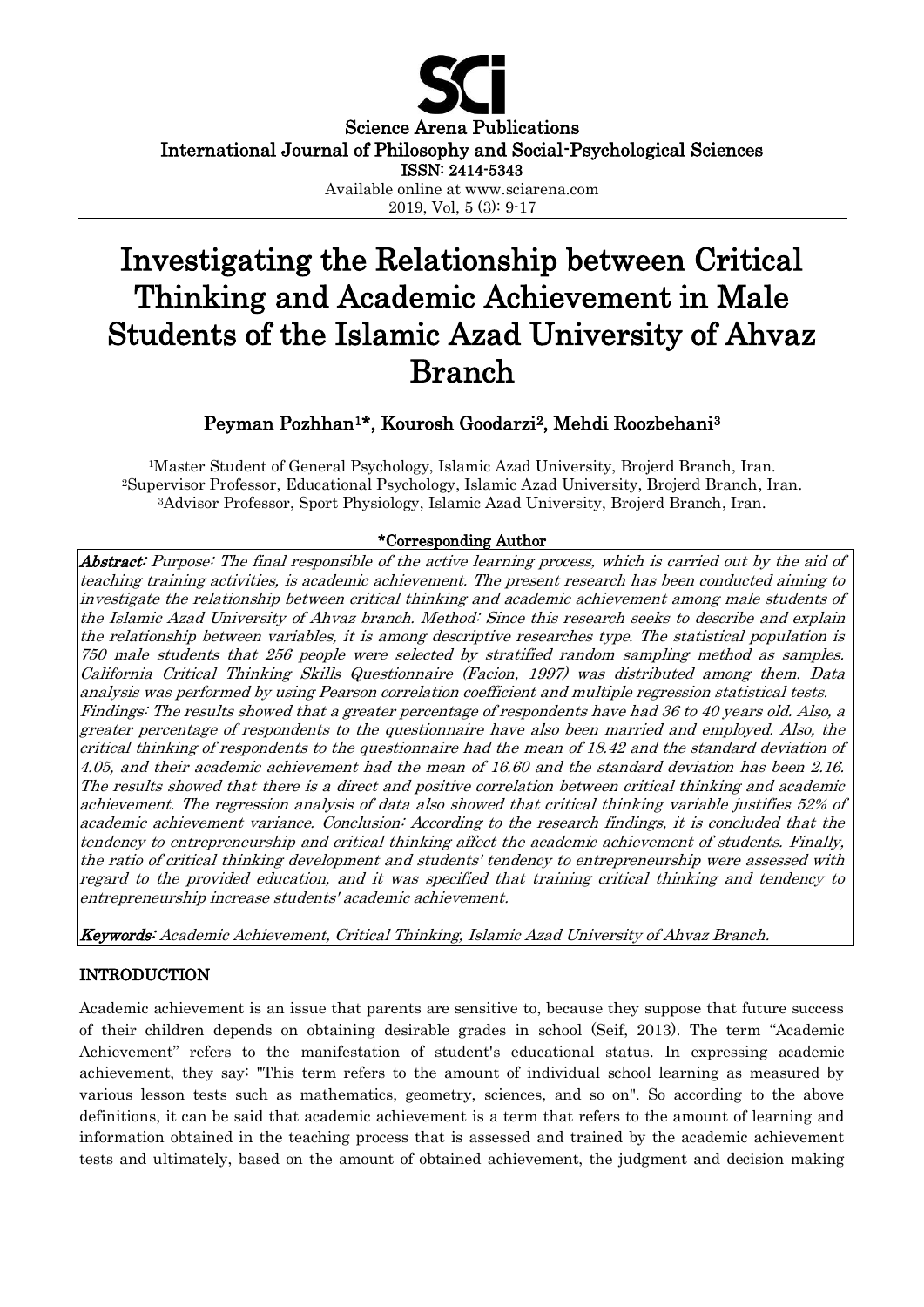can be done (Behzadi, 2009). Academic achievement is the "final responsible of the active learning process that is carried out by the aid of teaching training activities" (Behzadi, 2009).

One of the factors affecting the academic achievement is critical thinking. Critical thinking, as a general application of the process of thinking with a method and rule, not only means purposeful contemplation, but also to test the degree and logic that humans use (Jackson, 2015). Achievement in critical thinking skill is often among the most important formal educational reasons; because critical thinking ability is essential for success in today's rapidly advancing world (Finn, 2015). Today, education and training experts agree that critical thinking should not only be one of the goals of education and training, but also should be an inseparable part of education at any level, because critical thinking is the thinking that leads to the best solution by analyzing, evaluating, selecting and applying; the same thing that today's world needs (Forest 1997; quoted by Finn, 2015).

Robinson (2015) concludes in his research that critical thinking can lead to the description of responses and the responsibility of thinking that are among important factors in determining academic achievement. Critical thinking by affecting the cognitive information processing and better utilization of concepts and so on influences academic achievement (Khansari, 2008).

Vahdat et al. (2012) in a research entitled as "The relationship between critical thinking tendency and academic achievement of high school students" found that there is not a significant relationship between this tendency to critical thinking and academic achievement in terms of gender, type of school, field of study and academic basis. Academic achievement itself is effect of many factors. But most of these factors are regarded social and cultural or educational factors. Regarding the educational system method in Iran, which is a teacher or professor-centered and always refuses challenging the professor by the student, this issue has been under question that what effects the creation of a critical atmosphere in the classroom, that results in strengthening critical thinking skills, has on improving students' academic achievement.

#### Research Theoretical Foundations

#### Academic Achievement

Academic achievement is the "final responsible of the active learning process, which is carried out by the aid of teaching training activities" (Behzadi, 2009). One of the general entrance features of the student, which has been considered for all school lessons, is general intelligence (Adib Hajbagheri et al., 2013). Although no clear agreement is observed in the definitions provided for intelligence by the behavioral sciences experts, they all in a way refer to the ability and talent to solve problems. Psychologists and training researchers have paid great attention to the extents of general intelligence as the determinant or restrictor factors of children's learning.

Conducted researches have indicated that "individuals with a high achievement motivation in doing works, such as learning advance more than people who lack this motivation" (Sakaki and Azar, 2006). Parents should learn this training principle that all students do not achieve a level of learning at a fixed time, but the time is different for them. Sometimes it is necessary to increase the lesson hours, or the use of auxiliary teacher, guidebook, educational CDs and attendance at compensatory classes will be very suitable and useful (Ahmadi, 2011).

In families whose parents are acquainted with their children's psychological and personality traits and satisfy them, encouraging children and timely rewarding raises their interest for learning and leads to the student's academic achievement (Akhlaghi, 2009). On the other hand, the teacher's language encouragement and his rewarding activate the individual's mental energies, and the student's academic achievement and behavioral equilibrium will become better day by day (Behzadi, 2009). It is also better that parents take step towards becoming educated and are trained to be able to communicate with their children and help them in learning (Khayer, 2006).

The lack of a relationship between parents and school causes the teacher and student to be forgotten. His weaknesses remain hidden and behavioral and lesson problems are not removed. Having low grades and the repetition of them strengthens student's inadequacy (Saiee, 2008). At home, the areas of mental relaxation, self esteem, acceptance of children, respecting them, controlling the words and cherishing the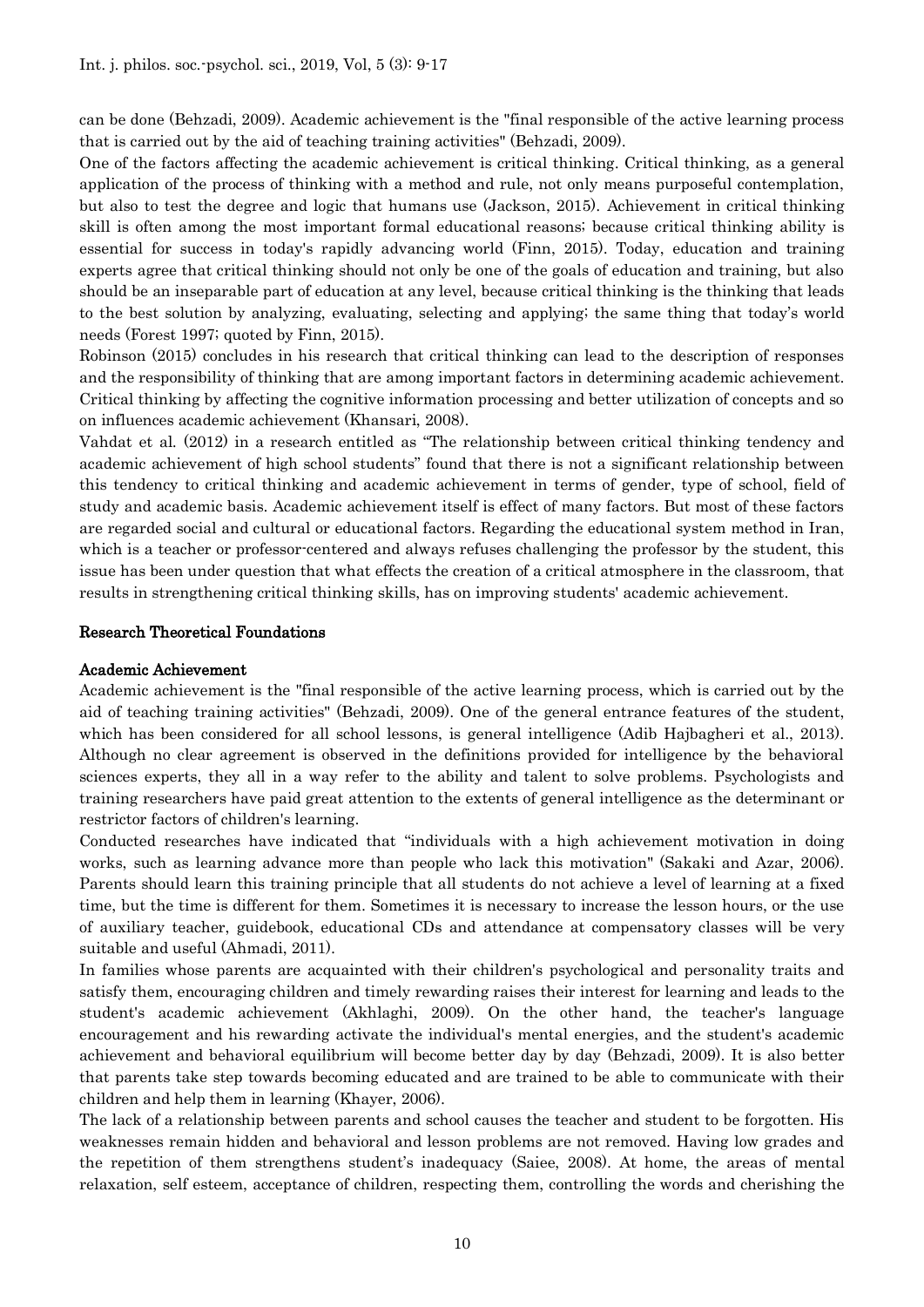children's effort should be taken into account so that the student continue his effort and study comfortably and, with a sense of value and a feeling of psychological security (Saraie, 2013).

Also, if the parents want healthy, altruism and studious children, the first thing to do is to control their words at home. They should use words that enhance happiness, self-esteem, effort, and "positive selfconcept" (Sharifian, 2012). If empathy and cooperation is created between parents and instructors, the atmosphere of the schools becomes significant and refreshing, and the students benefit more from personality and academic growth (Arefi, 2014). The most important contribution of parents to the academic achievement of children is to allocate a specific time to inquire them about the school's daily events and talking about friends, games, teachers, classroom activities, and so on (Alaghehband, 2013). Creating motivation and love for study is not just the duty of teachers. Parents can also play a role in creating children's willingness to study, provided that they are themselves studying and devote hours to study in their daily schedule. If this hour is simultaneous with doing the tasks of children, its effect will be greater (Golabzadeh, 2010).

#### Critical Thinking

Critical thinking is an approach in the method of thinking about imaginations, testimonies, and performances in order to obtain a reliable awareness in that subject. This method includes processes of speech recognition and diagnosis, the analysis and evaluation of data (Elder, 2012).

Critical thinking is a subjective process that results in judgment and decision making about beliefs, actions, and subjects, and enables an individual to take into account various aspects of a phenomenon or problem or several phenomena, or to judge by virtue of valid reasons (Kareshki, quoted by Sakaki et al., 2006). The critical thinking involves having abstract thinking, required prior knowledge, and the ability to think in the desired domain. Critical thinking is a cognitive strategy that guides the person through reviewing and continuous testing of possible solutions (Moghadam, 2009). The critical thinking is a process that includes a conclusion and a question of the subject principles. It is important that the student understands the context of teaching issues (and the basic subject principles and social value system) (Radmanesh et al., 2014).

Dewey believes that critical thinking is active, continuous and exact thinking about a belief or hypothesis, taken from knowledge in the light of backgrounds that support it and the subsequent results that lead to it (Taghavi Larijani et al., 2014).

Esmite and Holfiche (2008) state that a school that does not use critical thinking in all activities is not a proper place for community culture (Esmite and Holfiche, 2008). Mayer (2003) believes that the ability to clearly write and read and understand mathematical foundations is not equal to actual training, but actual training is the ability of critical analysis of the literature, recognizing the truth from virtual and taking logical decisions (Mayer, 2003). Robinson (2009) states that "to teach thinking to the students is increasingly being considered as an essential goal in education and training. In order for students to live successfully in the community, they must be equipped with the thinking skills required to acquire and process information throughout the life" (Robinson, 2009).

Golshokouh et al. (2011) investigated the relationship between thinking styles, achievement motivation, academic achievement and creativity with the entrepreneurship of the students of Andimeshk University. The results showed that legislation thinking style is the motivation of progress, creativity, and analytic thinking style and academic achievement are the predictors of entrepreneurship. Cassum et al. (2015) in a research entitled as "the role of critical thinking in academic achievement" concluded that there is a negative relationship between critical thinking tendency and reflective observation, and this relationship is positive with abstract conceptualization. The role of critical thinking tendency and cognitive styles of learning in the ratio of academic achievement is inevitable.

Maclor and Davise (2011) believe that the goal of education and training is nothing except thinking and critical thinking is a fundamental part of thinking and learning that is linked to the growth of individuals and ultimately results in the growth of community (Maclor and Davise, 2011). Vimbi (2011) in investigating the studies related to the thinking skills education, found that this kind of educations make students solve problems inside and outside the school better (Vimbi, 2011).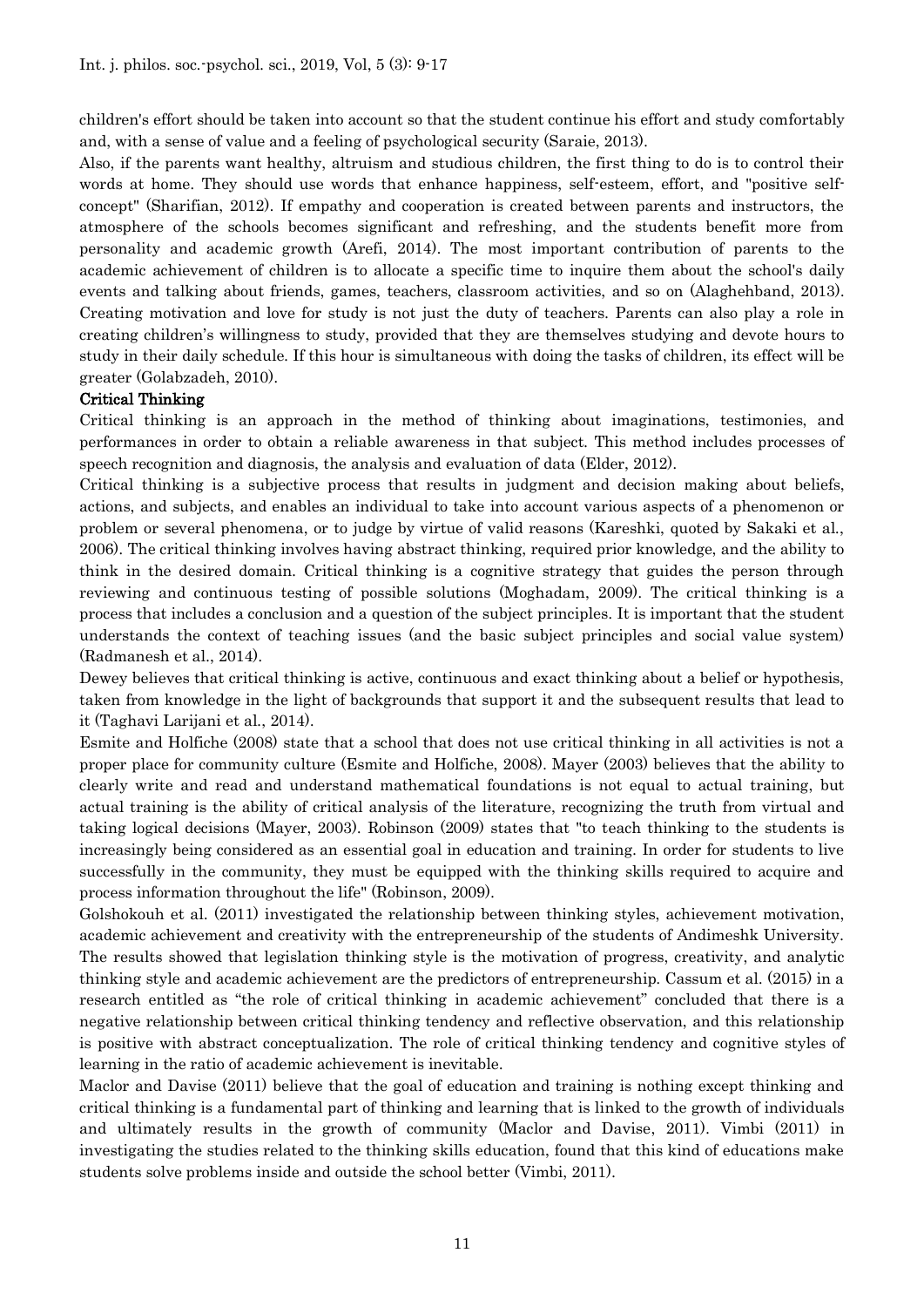#### Characteristics of Critical Thinking

Vide (2010) states eight characteristics for critical thinking. Critical thinking involves asking question and defining problem, examining documents, analyzing presuppositions and biases, avoiding emotional reasoning, avoiding too much simplification, paying attention to other interpretations, and tolerating ambiguities (Vide, 2010). Stroome and Bakuse (2009) proposed dealing with ambiguity as an essential and basic part for critical thinking (Stroome and Bakuse, 2009).

Huese (2006) counts the following four characteristics for critical thinking:

- 1. Intellectual Curiosity: Encouraging search, penetrating in affairs, questioning and criticizing,
- 2. Openness: Paying attention to the students to avoid limited thinking and addressing the discovery of issues,
- 3. Careful Thought: Encouraging students to control wrong and incorrect affairs, and being careful in their work and organizing it,
- 4. Planning: Encouraging the strategy of planning, determining the goal, orienting and directing for achieving the outcome (Makienko et al., 2012).

#### Research Method

Since this research seeks to describe and explain the relationship between critical thinking and academic achievement among male students of the Islamic Azad University of Ahvaz branch, so it is among the descriptive researches type. And also considering that the relationship between variables is investigated, the research method is correlation type. The statistical population of present research is all male students from 3 Faculties of Basic Sciences, Humanities, Technology and Engineering of Ahvaz branch in the academic year 2014-2015, the number of whom was 750 at the time of present research. The method of sampling in the present research is stratified random type. Regarding to the fact that the education level of statistical population under investigation was not the same and in terms of educational degree, the population under investigation is heterogeneous the stratified random sampling method was selected. The statistical sample was selected from 3 Faculties of Basic Sciences, Humanities, Technology and Engineering (750 people) of the Islamic Azad University of Ahvaz branch, 250 students from each faculty; hence 256 people, respectively 80, 85, 91 persons, from three faculties were selected. The questionnaire used in this study contained the California Critical Thinking Skills Test (Form-B) (CCTST-B), which was invented by Facion in 1997. This test contains 34 questions of 4 to 5 options with an accurate answer in five areas of the cognitive skills of critical thinking (analogy, induction, evaluation, analysis, inference) that subjects can respond to them during 50 minutes. The total reliability of this questionnaire was obtained as 0.93 by Cronbach's alpha method.

#### Findings

|                          |                 | Number | Percentage |
|--------------------------|-----------------|--------|------------|
| Age                      | $20 - 25$ Years | 19     | 7.4        |
|                          | $26-30$ Years   | 74     | 28.9       |
|                          | $31 - 35$ Years | 65     | 25.4       |
|                          | $36 - 40$ Years | 83     | 32.4       |
|                          | $41 - 45$ Years | 15     | 5.9        |
|                          | Total           | 256    | 100        |
| <b>Marital Status</b>    | Single          | 121    | 100        |
|                          | Married         | 135    | 52.7       |
|                          | Total           | 256    | 100        |
| <b>Employment Status</b> | Employed        | 173    | 67.6       |
|                          | Unemployed      | 83     | 32.4       |
|                          | Total           | 256    | 100        |

Table 1: Demographic Characteristics of the Sample under Study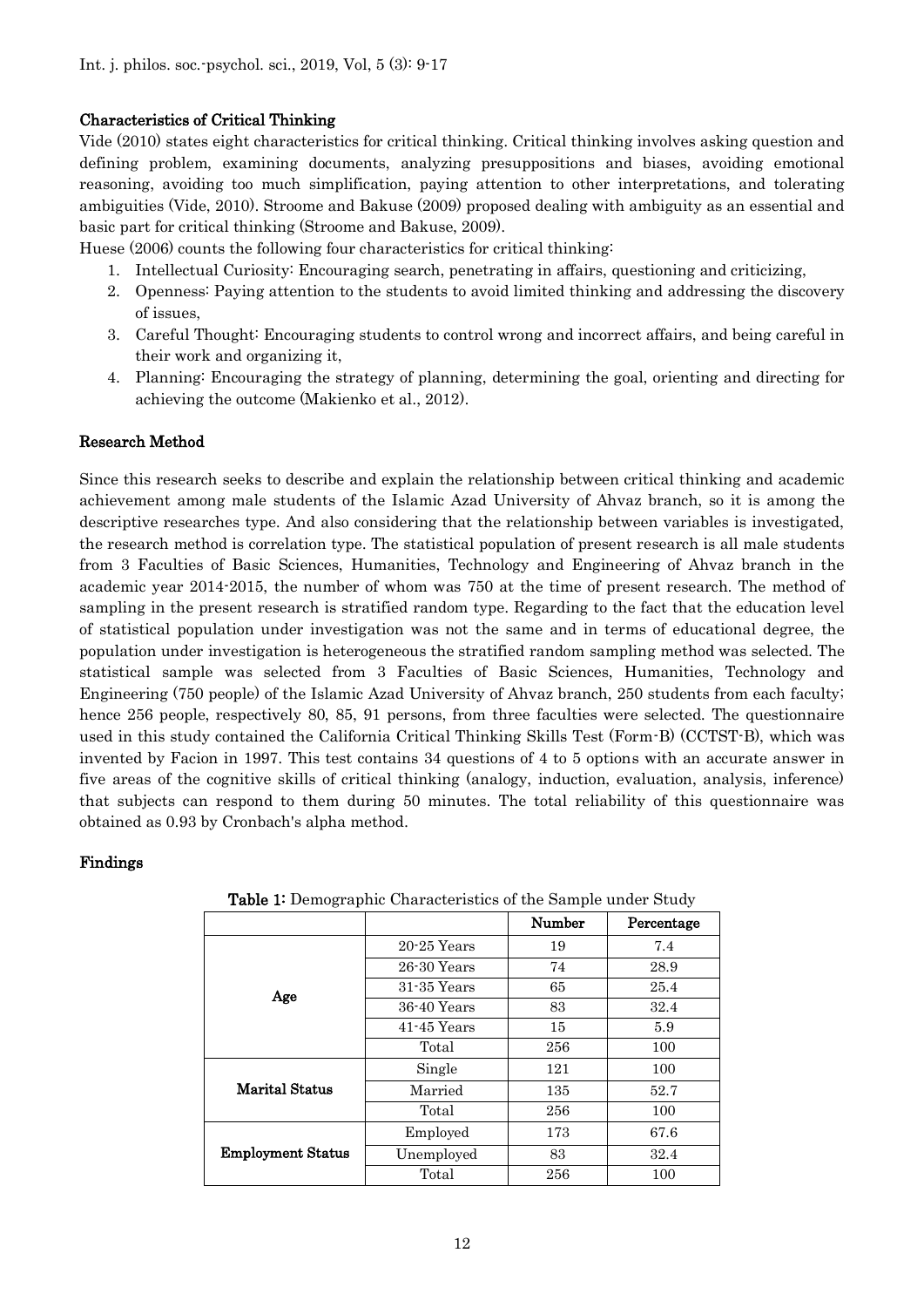According to the results of table (1), we conclude that a greater percentage of respondents have had 36 to 40 years old. Also the greater percentage of respondents to the questionnaire were also married and employed.

| Variable             | Z-Kolmogorov | Error Level | Conclusion   |  |
|----------------------|--------------|-------------|--------------|--|
| Critical Thinking    | 1.242        | 0.091       | It Is Normal |  |
| Academic Achievement | 1.341        | 0.055       | It Is Normal |  |
| P > 0.05             |              |             |              |  |

Table 2: Investigating the Normality of Variables

According to the results of table (2), as the value of significance level for critical thinking and academic achievement variables is greater than the error value of  $0.05$  (P $> 0.05$ ), then it is concluded that the critical thinking and academic achievement variables are normal.

Hypothesis: There is a significant relationship between critical thinking and academic achievement in male students.

Table 3: Descriptive Statistics of Critical Thinking and Academic Achievement in Respondent Male Students

| Scale                   | Mean  | Median | Mode | <b>Standard Deviation</b> | Range | Minimum | Maximum |
|-------------------------|-------|--------|------|---------------------------|-------|---------|---------|
| Critical<br>Thinking    | 18.42 | 19     | 24   | 4.05                      | 16    |         | 24      |
| Academic<br>Achievement | 16.60 | 16.99  | 15   | 2.16                      |       | 11      | 20      |





As it is observed in table (3), the critical thinking of the respondents to the questionnaire has had the mean of 18.42 and the standard deviation of 4.05, and their academic achievement has had a mean of 16.60 and the standard deviation of 2.16.

Table 4: Pearson Correlation Test for the Relationship between Critical Thinking and Academic

| Correlation Coefficient(r) | Number (N) | Significant Level (P) |
|----------------------------|------------|-----------------------|
| .744                       | 256        | $0.001*$              |
| $* P \le 0/05$             |            |                       |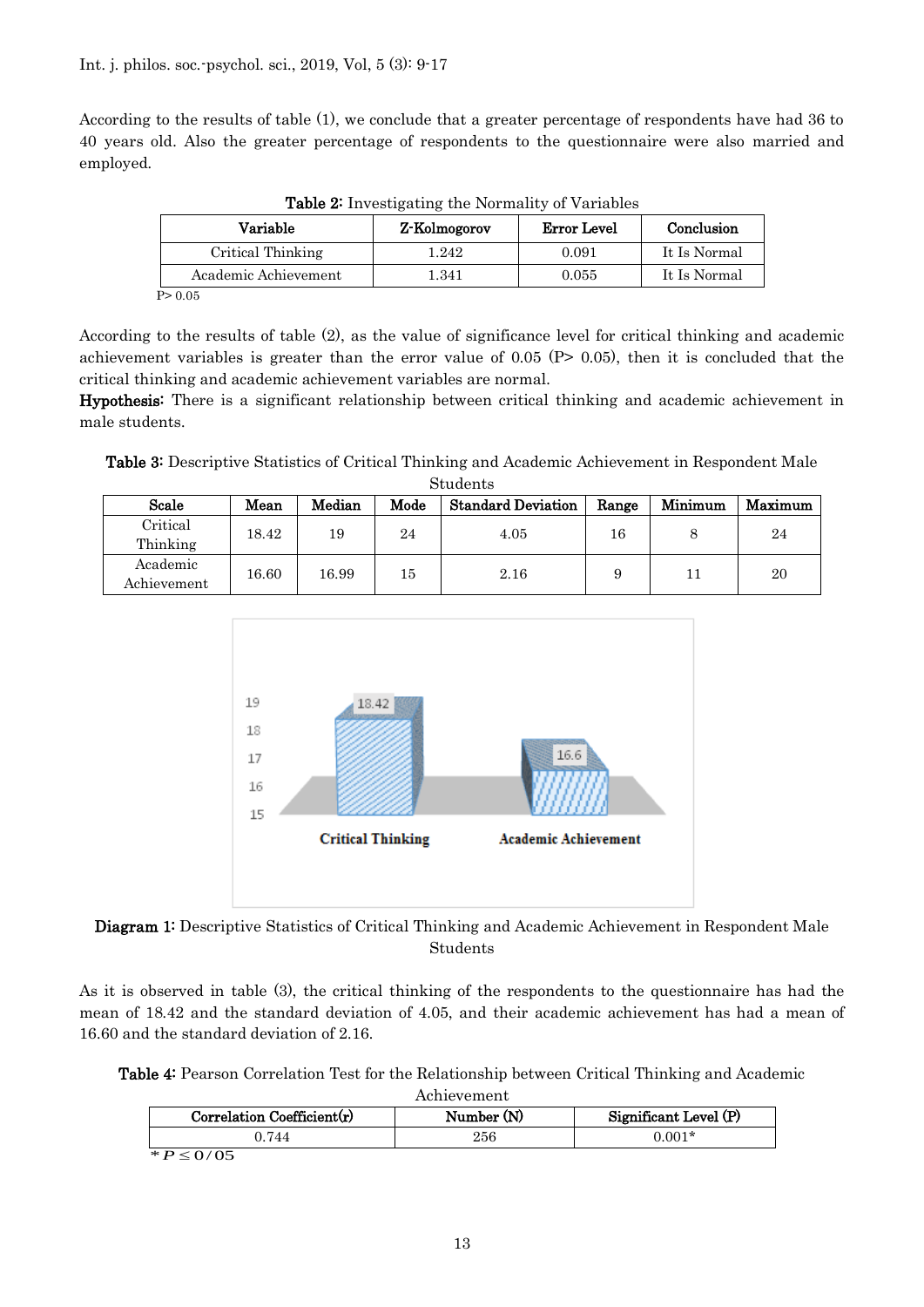According to the results of table (4), there is a significant relationship between the two variables (r=0.744,  $N = 256$ , P $\leq$  0.05), then the researcher's claim is confirmed. That is, there is a significant relationship between critical thinking and academic achievement in male students. The correlation coefficient (r) value is equal to 0.744 which indicates a direct, positive and strong correlation between critical thinking and academic achievement in male students, that is, with increasing critical thinking in male students, their academic achievement also increases, and vice versa. Therefore, with 95% confidence the researcher's claim is confirmed, meaning that there is a significant relationship between critical thinking and academic achievement in male students.

| Critical Thinking with Academic Achievement |                                            |                       |                                               |                        |                       |  |
|---------------------------------------------|--------------------------------------------|-----------------------|-----------------------------------------------|------------------------|-----------------------|--|
|                                             | Not Standardized Regression<br>Coefficient |                       | <b>Standardized Regression</b><br>Coefficient | т<br><b>Statistics</b> | Significance<br>Level |  |
|                                             | в                                          | <b>Standard Error</b> | <b>Beta</b>                                   | Value                  |                       |  |
| <b>Fixed Value</b>                          | 9.566                                      | 0.379                 |                                               | 26.258                 | $0.001*$              |  |
| Critical Thinking                           | 0.277                                      | 0.025                 | 0.521                                         | 11.113                 | $0.001*$              |  |

Table 5: Multiple Regression Results for the Effect of Variables of the Tendency to Entrepreneurship and Critical Thinking with Academic Achievement

In the first row (fixed value), since the significance level value is equal to 0.001 and lower than the error value of 0.05, the absolute value of the t-statistics is equal to 26.258, and is higher than the value of table 1.96; with 95% confidence, the fixed value remains in the model and its coefficient is equal to 9.566.

In the third row (critical thinking), since the significance level value is equal to 0.001 and lower than the error value of 0.05, the absolute value of the t-statistics is 11.113, and is higher than 1.96; with 95% confidence the researcher's claim is confirmed. Therefore, the critical thinking variable remains in the model and its coefficient is 0.277. So, we conclude that critical thinking affects the academic achievement of male students, and the value of impact is also equal to 52.1%, that its value is direct and positive. Therefore, critical thinking has a direct and positive effect on the academic achievement in male students.

#### Discussion and Conclusion

Since the significance level value was equal to 0.001 and became lower than the error level of 0.05, therefore there is a significant relationship between critical thinking and academic achievement in male students. Correlation coefficient value (r) became equal to 0.744, which shows a direct, positive and strong correlation between critical thinking and academic achievement in male students, that is, by increasing critical thinking in male students, their academic achievement also increases, and vice versa. In addition, the regression analysis test of data showed that as the significance level value became equal to 0.001 and lower than the error value of 0.05, and the absolute value of the t-statistics became equal to 11.113, and is higher than 1.96 value with confidence of 95%, we conclude that critical thinking impacts on academic achievement in male students and its impact value also became equal to 52.1%, that its value is direct and positive.

These findings correspond with the results of the researches of Taghavi Larijani et al. (2014), Bakhshi et al. (2013), Kramer (2015), Cassum et al. (2015), Zimmerman (2007), Yalkin et al (2006), Festko and Mac Clor (2005), Sean & Colin (2003), Kano Garza and Hughes (2000).

Academic achievement is the ratio of learners' access to predetermined educational goals that are expected they achieve in their learning efforts (Tamanaiefar et al., 2012). Academic achievement and the factors affecting it have always been considered by education and training experts and have allocated a lot of researches to themselves. In recent years, researchers have sought to identify variables that can modify education and classroom structure by their help and hence promote academic performance. In this regard, one of the variables that should be taught to learners in any educational system is thinking skill (Ranjbar et al., 2006). Hence, from the middle of the twentieth century, critical thinking was placed on the agenda of educational theorists, and the experts merged the methods of this thinking with curriculum. Critical thinking is an important theoretical orientation that helps students' motivation in education and learning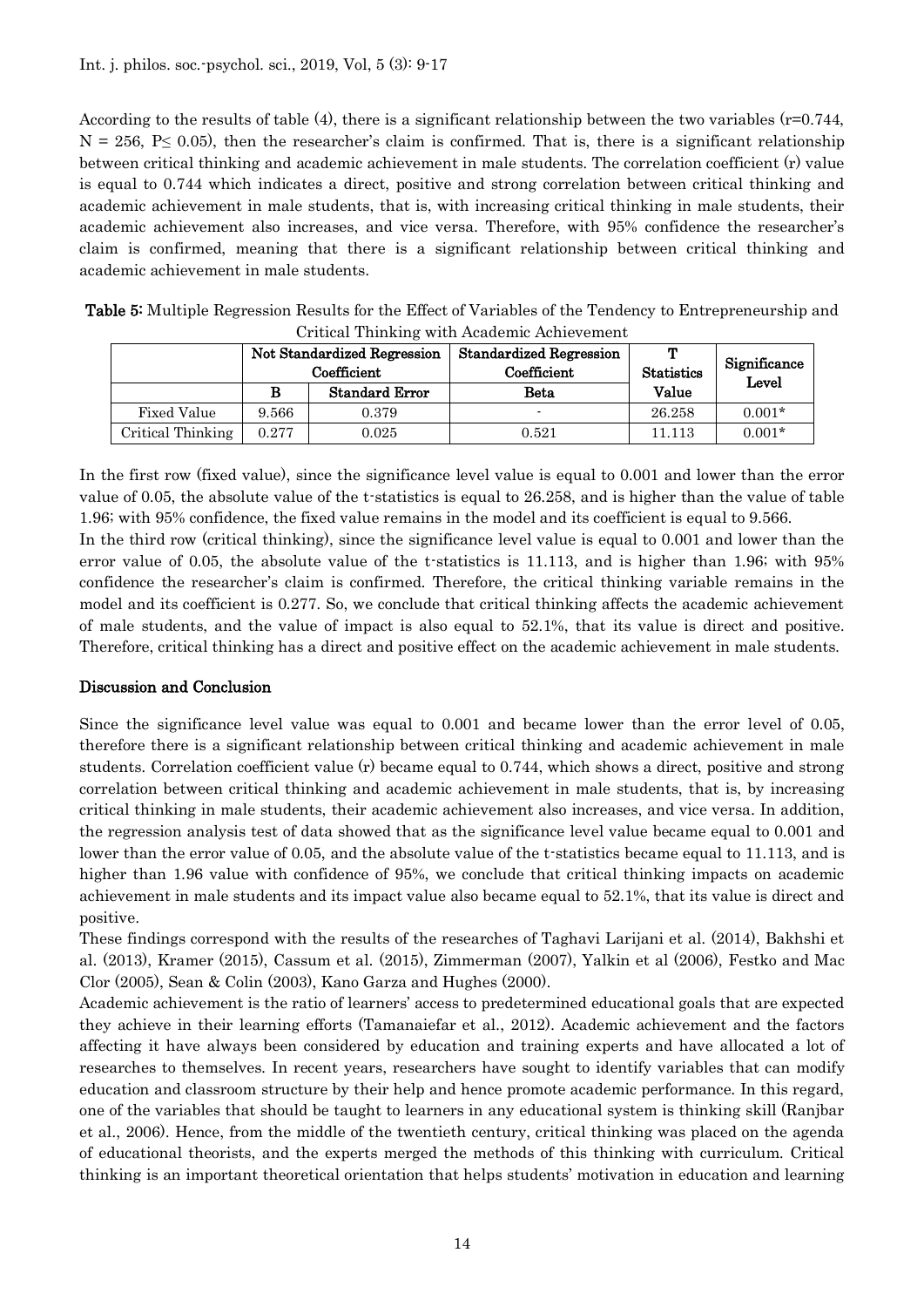processes and raises meaningful learning and the development of specific skills for mastery in the profession (Amirparvar, 2012). Some studies have shown that students' critical thinking score has a positive relationship with their academic achievement, while some other studies have not found such a relationship significant and have recommended further studies in this field (Amirparvar, 2012).

The contradictory results of researches about the relationship between critical thinking and academic achievement show that critical thinking needs some intermediate variables to influence academic achievement. Numerous research findings have also shown that academic achievement is affected both by the knowledge structures and the processes of information processing as well as environmental factors, including family and self-regulatory factors. The complexity of critical thinking refers to the point that this issue is a long-term developmental process that requires exercise, development, effort, and strengthening over time. One of the strategies that may be used to develop critical thinking is the development of self-regulating strategies (Ranjbar et al., 2006).

In spite of studies conducted about the role of critical thinking and self-regulating of learning on academic achievement, there is less study that simultaneously investigated the relationship between these two variables on academic achievement. Therefore, with regard to the fact that discovering and studying variables that affect academic performance results in better recognition and the prediction of variables influencing it, studying these variables is one of the research basic issues in the educational system (Tamanaiefar et al., 2012).

Consequently, regarding the point that critical thinking is a variable affecting academic achievement, hence, the stronger the critical thinking is in a person, to the same extent acquiring academic achievement raises too.

#### References

- 1. Adib Hajbagheri, Mohsen, Lotfi, Mohammad Sajjad (2013) "Relationship between Emotional Intelligence and Academic Achievement and Some Characteristics of the Students of Kashan University of Medical Sciences", Iranian Journal of Education in Medical Sciences, 13 (9): 703-710
- 2. Ahmadi, Ahmad (2011); "Psychology of Adolescents and Youth", Tehran: Mashal Publication
- 3. Akhlaghi, Farshad (2009); "Investigation and Comparison between Academic Interest and Academic Achievement of Students and University Students", Master Thesis, Faculty of Educational Sciences, Tarbiat Moalem University
- 4. Alaghehband, Ali (2013); "Sociology of Education and Training", Vol. 11, Tehran: Be'sat Publication
- 5. Amirpour, Borzou (2012) "Relationship between Critical Thinking and Its Dimensions with Students' Happiness and Social Self-Esteem" Scientific Research Bimonthly Journal of Education Strategies in Medical Sciences, 5 (3)
- 6. Arefi, Somayeh (2014), "Relationship between Academic Optimism and the Goal Orientation of Achievement in Bachelor Students of Kharazmi University", Master Thesis, Educational Management at Kharazmi University
- 7. Bakhshi, Mahmoud, Ahanchian, Mohammad Reza (2013), "Model of Predicting Academic Achievement: The Role of Critical Thinking and the Self-Regulatory Strategies of Learning" Iranian Journal of Education in Medical Sciences, 13 (2): 153-163
- 8. Behzadi, Mahin (2009); "Investigating Educational Status of Shahed Children (Martyrs' Children) in Shiraz City", Master Thesis, Faculty of Humanities, Shiraz University
- 9. Cano-Garcia, F., & Hughes, E.H., (2000). Learning and thinking style. Educatioal Psychology, Vol.20, No.4, pp.413-430.
- 10. Cassum, S. H., Gul, R., & Profetto-McGrath, J. (2015). Facilitators and Deterrents of Critical Thinking in Classrooms: a Multidisciplinary Perspective in Higher Education in Karachi, Pakistan. International Journal of Nursing Education, 7(2), 60-64.
- 11. Cramer, C. (2015). Can deliberate use of content area-literacy components in Physical Education improve critical thinking and high order thinking in 7th and 8th graders?.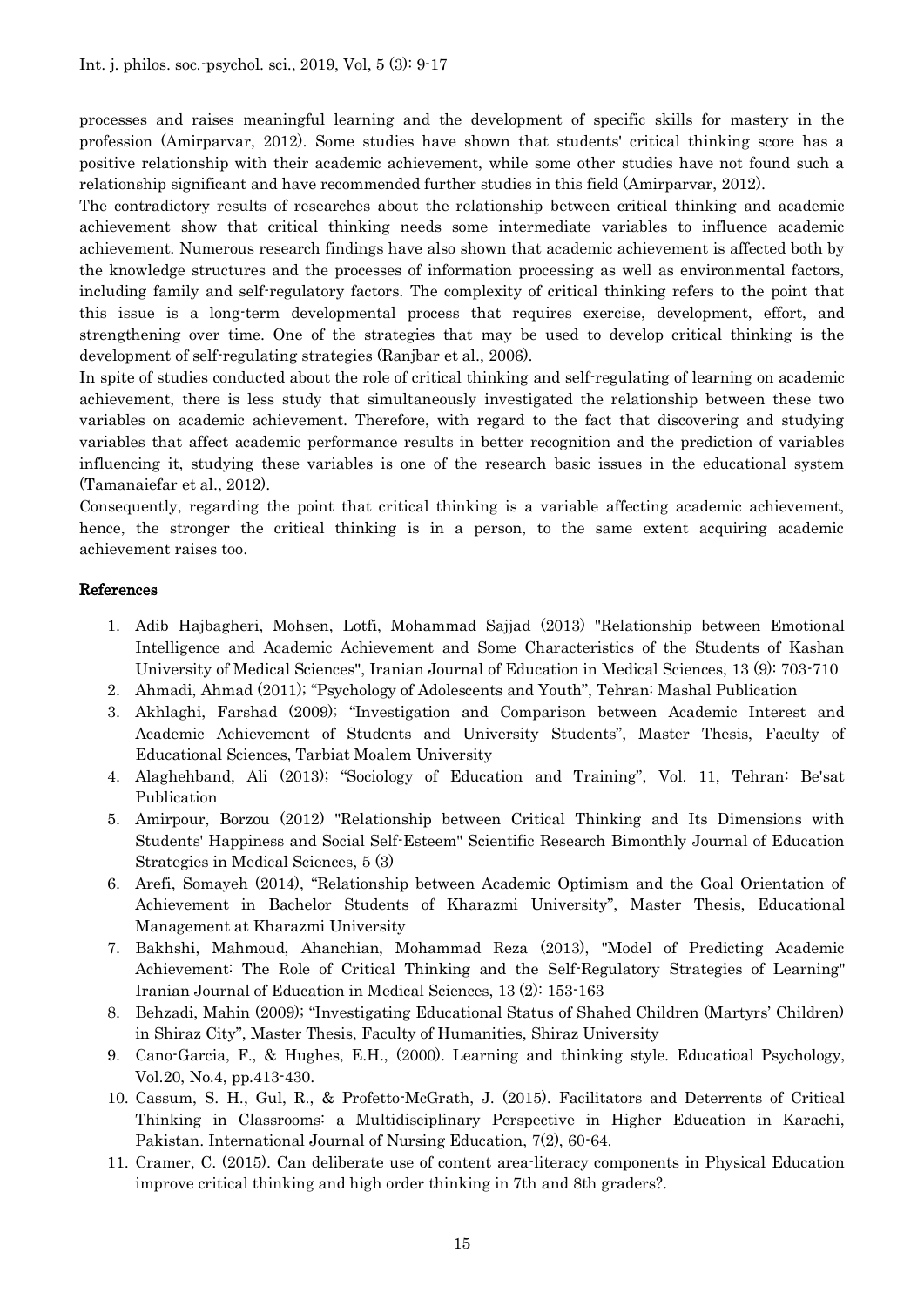- 12. Cruikshank, D.R., Jenkins, D.B., & Metcalf, k.k., (2006).The act of teaching New York: McGraw-Hall.
- 13. Elder, L., & Paul, R. (2012).The Thinker's guide to analytic thinking (p. 8). Tomales, CA: Foundation for Critical ¬inking.
- 14. Esmite, R., & Holfiche J. (2008). Educating Teachers for Higher Ordering Thinking: The Three-Story Intellect. Theory into Practice, 32(3),161-169.
- 15. Fetsco, T., & McClure, J. (2005). Educational psychology: An integrated approach to classroom decisions. Allyn & Bacon.
- 16. Finn, C. (2015). Anarchy in EFL: Introducing Simple Activities to Develop Critical Thinking Skills in Discussion Classes. New directions in teaching and learning English discussion, 3, 77-85.
- 17. Forst., P. J. (1997). Building bridges between critical theory and management education. Journalof management education. Vol, 21, 361-376.
- 18. Golabzadeh, Seyyed Mohammad Ali (2010); "Analytical Research in Respect of Academic Failure", Fourth Course of Scientific Essay Writing, Vol. 2, Isfahan: Isfahan University Publication
- 19. Golshokouh, Farzaneh et al., (2011), "Relationship between Thinking Styles, Motivation for Achievement, Academic Achievement and Creativity with Students' Entrepreneurship", Journal of New Findings in Psychology, Vol. 4, No. 10, pp. 105-118
- 20. Huese H, (2006) thinking skills and dispositions through different online instructional strategies. British Journal of Educational Technology, 39(4), 666-684.
- 21. Jakson, T, 2015, Entrepreneurship training in tertiary education: Its development and transfer, SAGE JOURNALS, Vol 30, Issue 5.
- 22. Khansari, Mohammed (2008), "Formal Logic", p. 18, Twenty Fifth Edition, Agah Publication
- 23. Khayer, Mohammad (2006); "Relationship between Academic Failure and Family Backgrounds and Conditions", Journal of Social Sciences and Humanities, University of Shiraz, Vol. 1, No. 2
- 24. Maclor, A., Davise, R., & Osman, A. M. (2011). Meta Cognitive And Critical Thinking Abilities of Students at INTEC: Institute of Research,Development and Commercialisation (IRDC), UiTM Shah Alam, Selangor.
- 25. Makienko, I., & Bernard, E. K. (2012). Teaching applied value of marketing research: a questionnaire design project. The International Journal of Management Education, 10(2), 139e14
- 26. Mayer, R. (2003). Some Reflections on Thinking Skills. Instructional Science, 17(4), 387-390.
- 27. Moghaddam Badri (2009) "Educational Psychology; Educational Guidance of Learning- Psychology of Teaching Psychological Aspects" Tehran, Soroush Publication of IRIB
- 28. Radmanesh, Mansour; Ebrahim Asadifar; Jafar Puria and Fariba Maroie Milan (2014), "Investigating the Relationship of Hope and Self-Esteem with the Academic Achievement of Third Year Students of Guidance School of the City of Makou in the Academic Year 2011-2012" First National Conference on Sustainable Development in Educational Sciences and Psychology, Social and Cultural Studies, Electronically, the Center for the Solutions to Achieve Sustainable Development
- 29. Ranjbar, Hossein, Esmaeili, Habibolah (2006) "Investigating the Ratio of Tendency to Critical Thinking in Nursing and Midwifery Students and Its Relationship with Their Educational Status", Urmia Journal of Nursing and Midwifery, 4 (1): 11-20
- 30. Robinson, W. I. (2015, June). The transnational capitalist class and global social polarization: Cultivating organic intellectuals, training technocrats, and suppressing critical thinking. In Researching Elite Education.
- 31. Robinsone , N. (2009). Critical thinking for students: Learn the skills of analysing, evaluating and producing arguments (4th ed.). Oxford: How to Books.
- 32. Saie, Rahim (2008); "Investigating Factors Affecting the Academic Achievement of Students of the Faculties of Agriculture and Presenting A Suitable Approach of Education", Master Thesis